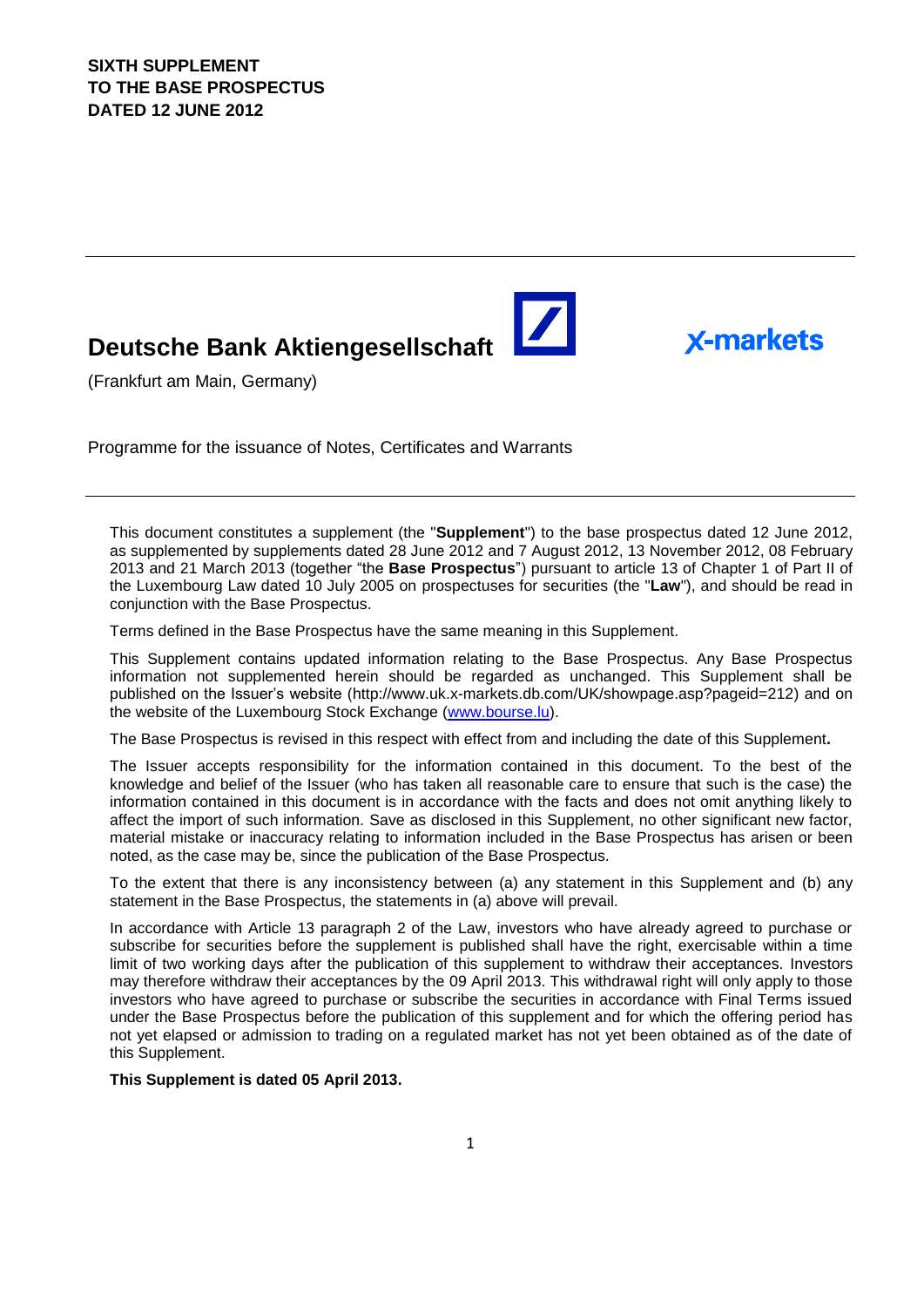# **SIXTH SUPPL FMENT TO THE BASE PROSPECTUS DATED 12 JUNE 2012**

#### **A. Ratings**

As of the publication date of this Supplement, the ratings assigned by the Rating Agencies to debt securities and money market instruments of Deutsche Bank were as follows:

| by S&P:     | long-term rating:  | A+                   |
|-------------|--------------------|----------------------|
|             | short-term rating: | A-1                  |
|             | outlook:           | CreditWatch negative |
|             |                    |                      |
| by Moody's: | long-term rating:  | A2                   |
|             | short-term rating: | P-1                  |
|             | outlook:           | stable               |
|             |                    |                      |
| by Fitch:   | long-term rating:  | A+                   |
|             | short-term rating: | $F1+$                |
|             | outlook:           | stable               |

#### **B. Amendments**

Thus the Base Prospectus (including the documents incorporated by reference) shall be amended as follows:

In section I. "**Risk Factors Regarding the Issuer**" (page 6), the second paragraph and the table on Ratings shall be replaced by the following:

"Deutsche Bank is rated by Standard & Poor's Credit Market Services France SAS ("**S&P**"), MIS UK, London ("**Moody's**") and by Fitch Italia S.p.A. ("**Fitch**"), together with S&P and Moody's, the "**Rating Agencies**"). Each of the Rating Agencies is established in the European Community and is registered under Regulation (EC) No 1060/2009 of the European Parliament and of the Council of 16 September 2009 on credit rating agencies (as amended by Regulation (EU) 513/2011 of 11 May 2011) (the "**CRA Regulation"**). As such the Rating Agencies are included in the list of credit rating agencies published by the European Securities and Markets Authority on its website in accordance with such Regulation.

| <b>Rating Agency</b> | Long-term | Short-term | Outlook                     |
|----------------------|-----------|------------|-----------------------------|
| Standard & Poor's    | A+        | A-1        | <b>CreditWatch Negative</b> |
| Moody's              | A2        | $P-1$      | Stable                      |
| Fitch                | A+        | $F1+$      | Stable"                     |

In section III.A "**Risk Factors in Respect of the Issuer**" (page 20), the text beginning on page 21 shall be deleted from (and including) the sentence starting with "*As of the publication date of this Base Prospectus, (…)*" in the fifth paragraph of such section until the end of such section III.A and replaced as follows:

"As of 26 March 2013, the ratings assigned by the Rating Agencies to debt securities and money market instruments of Deutsche Bank were as follows:

| by S&P: | long-term rating: |  |
|---------|-------------------|--|
|         |                   |  |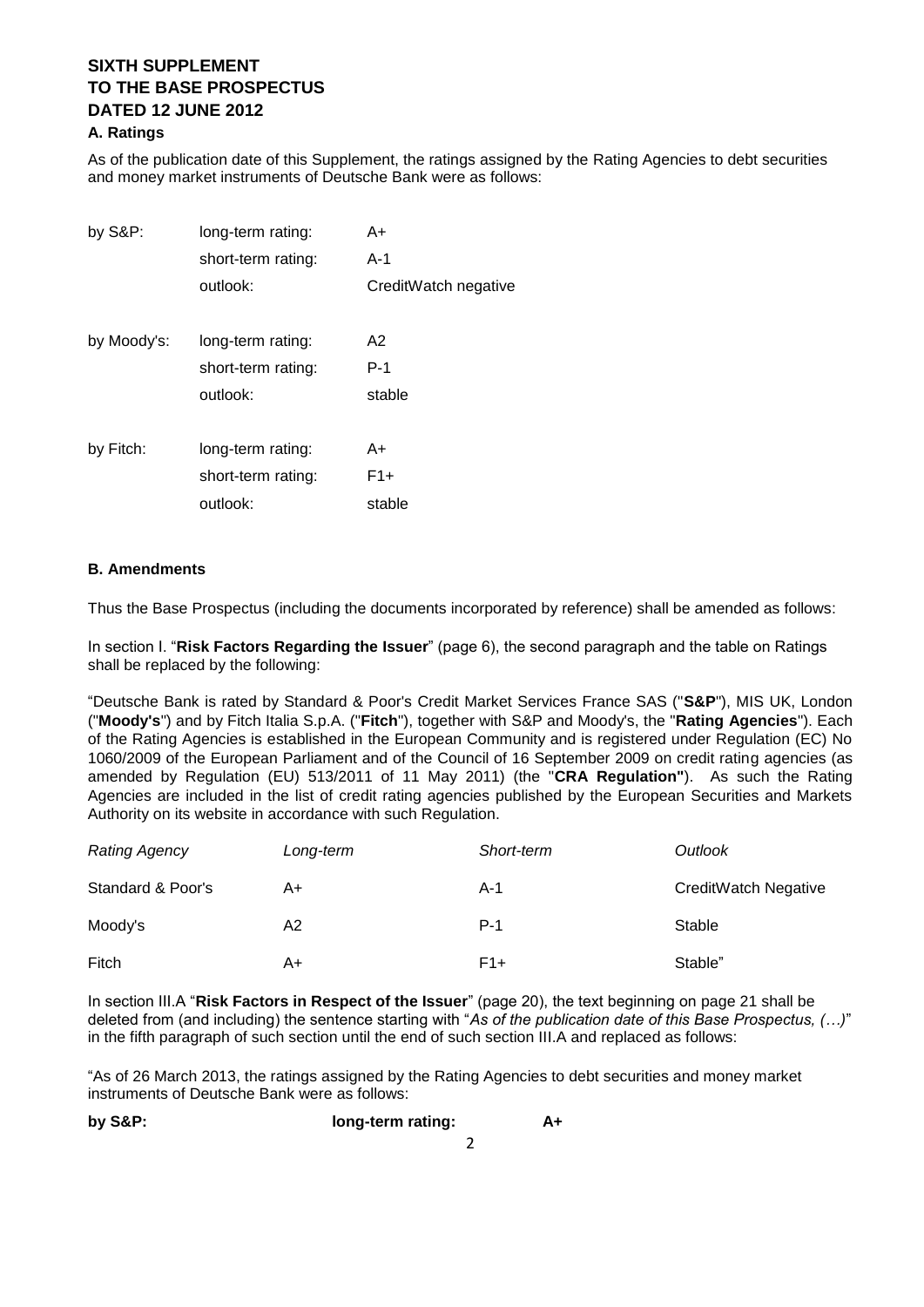## **SIXTH SUPPL FMENT TO THE BASE PROSPECTUS DATED 12 JUNE 2012**

#### **short-term rating: A-1**

### **outlook: CreditWatch Negative**

#### S&P defines:

A: An obligation rated "A" is somewhat more susceptible to the adverse effects of changes in circumstances and economic conditions than obligations in higher-rated categories. However, the obligor's capacity to meet its financial commitment on the obligation is still strong.

Long-term ratings by S&P are divided into several categories ranging from "AAA", reflecting the strongest creditworthiness, over categories "AA", "A", "BBB", "BB", "B" "CCC", "CC", "C" to category "D", reflecting that an obligation is in payment default. The ratings from "AA" to "CCC" may be modified by the addition of a plus ("+") or minus ("-") sign to show relative standing within the major rating categories.

A-1: A short-term obligation rated "A-1" is rated in the highest category by S&P. The obligor's capacity to meet its financial commitment on the obligation is strong. Within this category, certain obligations are designated with a plus sign ("+"). This indicates that the obligor's capacity to meet its financial commitment on these obligations is extremely strong.

Short-term ratings by S&P are divided into several categories ranging from "A-1", reflecting the strongest creditworthiness, over categories "A-2", "A-3", "B", "C" to category "D" reflecting that an obligation is in payment default.

| by Moody's: | long-term rating:  | A2         |
|-------------|--------------------|------------|
|             | short-term rating: | <b>P-1</b> |
|             | outlook:           | stable     |

#### Moody's defines:

A2: Obligations rated "A" are considered upper-medium grade and are subject to low credit risk.

Moody's long-term obligation ratings are divided into several categories ranging from "Aaa", reflecting the highest quality with minimal credit risk, over categories "Aa", "A", "Baa", "Ba", "B", "Caa", "Ca" to category "C", reflecting the lowest rated class of bonds which are typically in default with little prospect for recovery of principal or interest. Moody's appends numerical modifiers 1, 2 and 3 to each generic rating classification from "Aa" through "Caa". The modifier 1 indicates that the obligation ranks in the higher end of its generic rating category; the modifier 2 indicates a midrange ranking; and the modifier 3 indicates a ranking in the lower end of that generic rating category.

P-1: Issuers rated Prime-1 have a superior ability to repay short-term debt obligations.

Moody's short-term ratings are divided into several categories ranging from "P-1", reflecting a superior ability of an Issuer to repay short-term debt obligations, over categories "P-2" and "P-3" to category "NP", reflecting that an Issuer does not fall within any of the Prime rating categories.

| by Fitch: | long-term rating:  | A+     |
|-----------|--------------------|--------|
|           | short-term rating: | $F1+$  |
|           | outlook:           | stable |